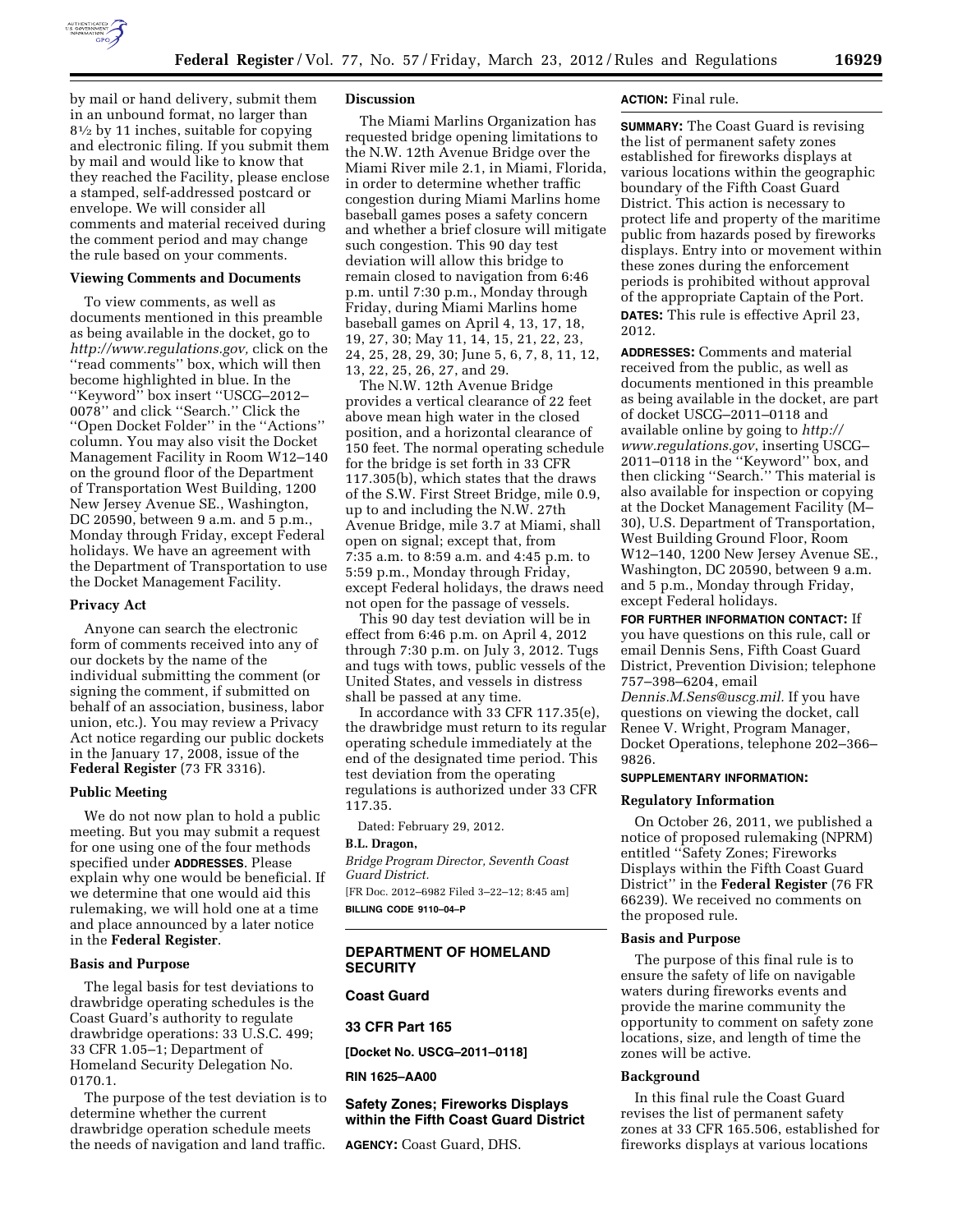within the geographic boundary of the Fifth Coast Guard District. For a description of the geographical area of the Fifth District and subordinate Coast Guard Sectors—Captain of the Port Zones, please see 33 CFR 3.25. Currently there are 73 permanent safety zones that are established for annually recurring fireworks displays within the geographic boundaries of the Fifth Coast Guard District.

The Coast Guard is revising the list of permanent safety zones at 33 CFR 165.506, established for fireworks displays, by adding 3 new locations, deleting 2 previously established locations and modifying 19 previously established locations within the geographic boundary of the Fifth Coast Guard District. This rule increases the total number of permanent safety zones to 74 locations for fireworks displays within the boundary of the Fifth Coast Guard District.

This rule adds 3 new safety zone locations to the permanent safety zones listed in 33 CFR 165.506. The new safety zones include locations at: North Atlantic Ocean, Atlantic City, NJ; Great Wicomico River, Mila, VA; and Cockrell's Creek, Reedville, VA.

The 19 previously established safety zone locations that are modified by this rule are: Severn River and Spa Creek, Annapolis, MD; Baltimore Inner Harbor, Patapsco River, MD, (2 locations); Patuxent River, Calvert County, MD; Chesapeake Bay, Chesapeake Beach, MD; Potomac River, Charles County, MD; Potomac River, Charles County, MD near Mount Vernon; Potomac River, National Harbor, MD; Miles River, St. Michaels, MD; Tred Avon River, Oxford, MD; Upper Potomac River, Alexandria, VA; Anacostia River, Washington, DC; Potomac River, Prince William County, VA; North Atlantic Ocean, Ocean City, NJ; Chesapeake Bay, Norfolk, VA; North Atlantic Ocean, Virginia Beach, VA (2 locations); Pamlico River, Washington, NC; and Motts Channel, Banks Channel, Wrightsville Beach, NC. Safety zone modifications include revision to dates and minor changes to coordinates that define safety zone boundaries.

The Coast Guard is disestablishing 2 safety zones located at Patuxent River, Solomons Island, Calvert County, MD, centered at approximate position latitude 38°19′03″ N, longitude 076°26′07.6″ W and Patuxent River, Solomons Island, MD, centered at approximate position latitude 38°19′21″ N, longitude 076°27′55″ W. All coordinates for these safety zones reference Datum NAD 1983.

The Coast Guard typically receives numerous applications for fireworks displays in these general areas.

Previously, a temporary safety zone was established on an emergency basis for each display. This limited the opportunity for public comment. Establishing permanent safety zones through notice and comment rulemaking provides the public the opportunity to comment on the safety zone locations, size, and length of time the zones will be enforced.

Each year organizations in the Fifth Coast Guard District sponsor fireworks displays in the same general location and time period. Each event uses a barge or an on-shore site near the shoreline as the fireworks launch platform. A safety zone is used to control vessel movement within a specified distance surrounding the launch platforms to ensure the safety of persons and property. Coast Guard personnel on scene may allow boaters within the safety zone if conditions permit.

The Coast Guard will publish notices in the **Federal Register** if an event sponsor reported a change to the listed event venue or date. In the case of inclement weather the event usually will be conducted on the day following the date listed in the Table to § 165.506. Coast Guard Captains of the Port will give notice of the enforcement of each safety zone by all appropriate means to provide the widest dissemination of notice among the affected segments of the public. This will include publication in the Local Notice to Mariners and Marine Information Broadcasts. Marine information and facsimile broadcasts may also be made for these events, beginning 24 to 48 hours before the event. Fireworks barges or launch sites on land used in the locations stated in this rulemaking shall also display a sign labeled ''FIREWORKS—DANGER—STAY AWAY'' \* \* \* The sign will be affixed to the port and starboard side of the barge or mounted on a post 3 feet above ground level when on land and in close proximity to the shoreline facing the water. This sign provides on scene notice that the safety zone is or will be enforced on that day. The sign will be diamond shaped, 4 foot by 4 foot with a 3-inch orange retro-reflective border. The word ''DANGER'' shall be 10-inch black block letters centered on the sign with the words ''FIREWORKS'' and ''STAY AWAY'' in 6 inch black block letters placed above and below the word ''DANGER'' respectively on a white background. There will also be a Coast Guard patrol vessel on scene 30 minutes before the display is scheduled to start until 30 minutes after its completion to enforce the safety zone.

The enforcement period for these safety zones is from 5:30 p.m. to 1 a.m. local time. However, vessels may enter, remain in, or transit through these safety zones during this timeframe if authorized by the Captain of the Port or designated Coast Guard patrol personnel on scene, as provided for in 33 CFR 165.23.

#### **Discussion of Comments and Changes**

The Coast Guard did not receive comments in response to the notice of proposed rulemaking (NPRM) published in the **Federal Register** (76 FR 66239). Accordingly, the Coast Guard is establishing 74 safety zones on the specified navigable waters listed within the Table to § 165.506.

#### **Regulatory Analyses**

We developed this rule after considering numerous statutes and executive orders related to rulemaking. Below we summarize our analyses based on 13 of these statutes or executive orders.

## **Regulatory Planning and Review**

This rule is not a significant regulatory action under section 3(f) of Executive Order 12866, Regulatory Planning and Review, as supplemented by Executive Order 13563, Improving Regulation and Regulatory Review, and does not require an assessment of potential costs and benefits under section 6(a)(3) of Executive Order 12866 or under section 1 of Executive Order 13563. The Office of Management and Budget has not reviewed it under those Orders.

The economic impact of this rule is not significant because of the short amount of time that vessels will be restricted from the zones, and the small zone sizes positioned in low vessel traffic areas. Vessels will not be precluded from getting underway, or mooring at any piers or marinas currently located in the vicinity of the safety zones. Advance notifications will also be made to the local maritime community by issuing Local Notice to Mariners, Marine information and facsimile broadcasts so mariners can adjust their plans accordingly. Notifications to the public for most events will usually be made by local newspapers, radio and TV stations.

#### **Small Entities**

Under the Regulatory Flexibility Act (5 U.S.C. 601–612), we have considered whether this rule would have a significant economic impact on a substantial number of small entities. The term ''small entities'' comprises small businesses, not-for-profit organizations that are independently owned and operated and are not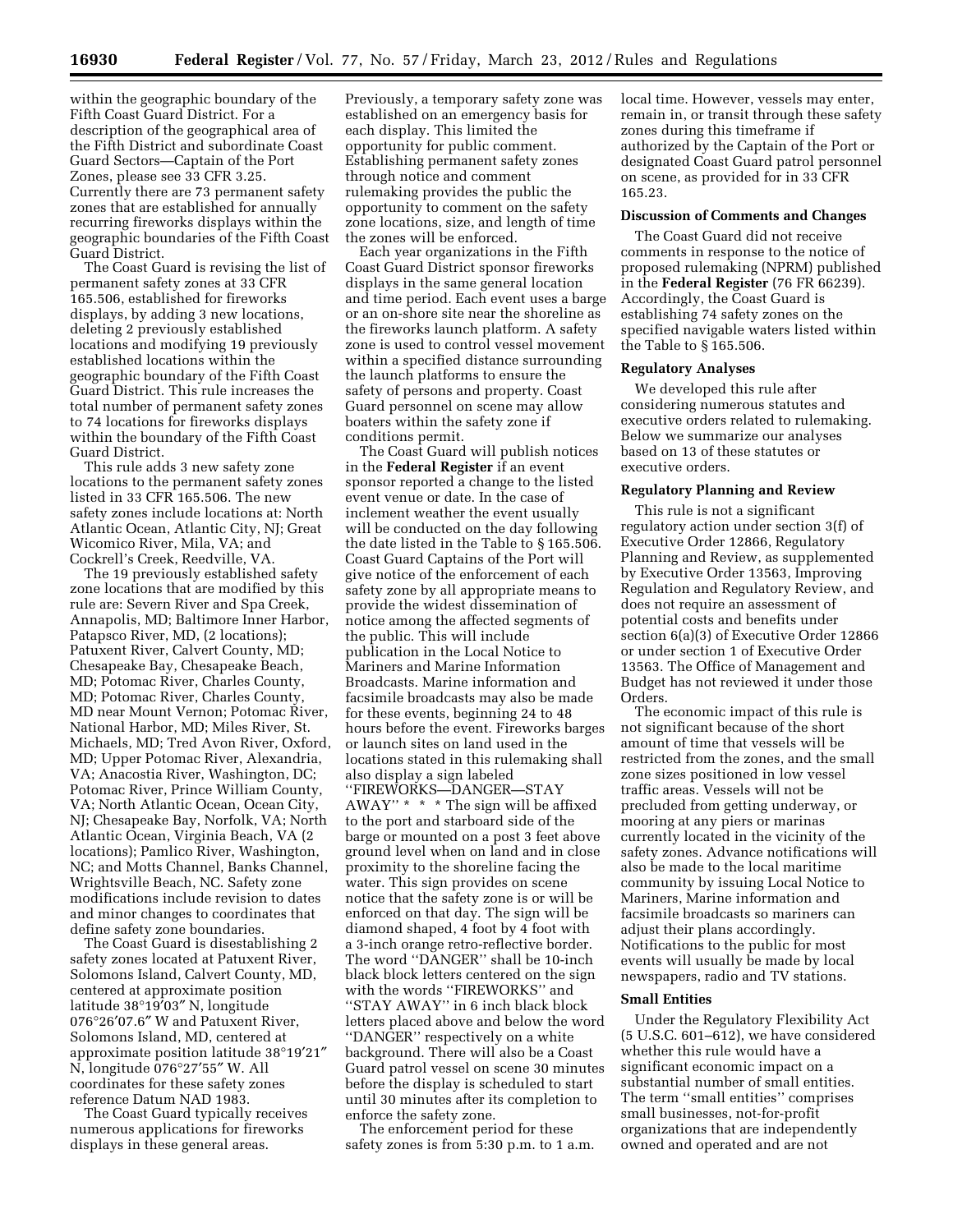dominant in their fields, and governmental jurisdictions with populations of less than 50,000.

The Coast Guard certifies under 5 U.S.C. 605(b) that this rule will not have a significant economic impact on a substantial number of small entities. This rule will affect the following entities some of which may be small entities: The owners and operators of vessels intending to transit or anchor in the safety zones during the times these zones are enforced.

These safety zones will not have a significant economic impact on a substantial number of small entities for the following reasons: The enforcement period will be short in duration and, in many of the zones, vessels can transit safely around the safety zones. Generally, blanket permission to enter, remain in, or transit through these safety zones will be given except during the period that the Coast Guard patrol vessel is present. Before the enforcement period, we will issue maritime advisories widely.

### **Assistance for Small Entities**

Under section 213(a) of the Small Business Regulatory Enforcement Fairness Act of 1996 (Pub. L. 104–121), in the NPRM we offered to assist small entities in understanding the rule so that they could better evaluate its effects on them and participate in the rulemaking process.

Small businesses may send comments on the actions of Federal employees who enforce, or otherwise determine compliance with, Federal regulations to the Small Business and Agriculture Regulatory Enforcement Ombudsman and the Regional Small Business Regulatory Fairness Boards. The Ombudsman evaluates these actions annually and rates each agency's responsiveness to small business. If you wish to comment on actions by employees of the Coast Guard, call 1–888–REG–FAIR (1–888–734–3247). The Coast Guard will not retaliate against small entities that question or complain about this rule or any policy or action of the Coast Guard.

## **Collection of Information**

This rule calls for no new collection of information under the Paperwork Reduction Act of 1995 (44 U.S.C. 3501– 3520).

#### **Federalism**

A rule has implications for federalism under Executive Order 13132, Federalism, if it has a substantial direct effect on State or local governments and would either preempt State law or impose a substantial direct cost of

compliance on them. We have analyzed this rule under that Order and have determined that it does not have implications for federalism.

## **Unfunded Mandates Reform Act**

The Unfunded Mandates Reform Act of 1995 (2 U.S.C. 1531–1538) requires Federal agencies to assess the effects of their discretionary regulatory actions. In particular, the Act addresses actions that may result in the expenditure by a State, local, or tribal government, in the aggregate, or by the private sector of \$100,000,000 (adjusted for inflation) or more in any one year. Though this rule will not result in such an expenditure, we do discuss the effects of this rule elsewhere in this preamble.

## **Taking of Private Property**

This rule will not cause a taking of private property or otherwise have taking implications under Executive Order 12630, Governmental Actions and Interference with Constitutionally Protected Property Rights.

## **Civil Justice Reform**

This rule meets applicable standards in sections 3(a) and 3(b)(2) of Executive Order 12988, Civil Justice Reform, to minimize litigation, eliminate ambiguity, and reduce burden.

## **Protection of Children**

We have analyzed this rule under Executive Order 13045, Protection of Children from Environmental Health Risks and Safety Risks. This rule is not an economically significant rule and does not create an environmental risk to health or risk to safety that may disproportionately affect children.

#### **Indian Tribal Governments**

This rule does not have tribal implications under Executive Order 13175, Consultation and Coordination with Indian Tribal Governments, because it does not have a substantial direct effect on one or more Indian tribes, on the relationship between the Federal Government and Indian tribes, or on the distribution of power and responsibilities between the Federal Government and Indian tribes.

### **Energy Effects**

We have analyzed this rule under Executive Order 13211, Actions Concerning Regulations That Significantly Affect Energy Supply, Distribution, or Use. We have determined that it is not a ''significant energy action'' under that order because it is not a ''significant regulatory action'' under Executive Order 12866 and is not likely to have a significant adverse effect on the supply, distribution, or use of energy. The Administrator of the Office of Information and Regulatory Affairs has not designated it as a significant energy action. Therefore, it does not require a Statement of Energy Effects under Executive Order 13211.

#### **Technical Standards**

The National Technology Transfer and Advancement Act (NTTAA) (15 U.S.C. 272 note) directs agencies to use voluntary consensus standards in their regulatory activities unless the agency provides Congress, through the Office of Management and Budget, with an explanation of why using these standards would be inconsistent with applicable law or otherwise impractical. Voluntary consensus standards are technical standards (e.g., specifications of materials, performance, design, or operation; test methods; sampling procedures; and related management systems practices) that are developed or adopted by voluntary consensus standards bodies.

This rule does not use technical standards. Therefore, we did not consider the use of voluntary consensus standards.

## **Environment**

We have analyzed this rule under Department of Homeland Security Management Directive 023–01 and Commandant Instruction M16475.lD, which guide the Coast Guard in complying with the National Environmental Policy Act of 1969 (NEPA) (42 U.S.C. 4321–4370f), and have concluded this action is one of a category of actions that do not individually or cumulatively have a significant effect on the human environment. This rule is categorically excluded, under figure 2–1, paragraph (34)(g.), of the Instruction. This rule involves implementation of regulations at 33 CFR Part 165 that establish safety zones on navigable waters of the United States for fireworks events. These safety zones are enforced for the duration of fireworks display events. The fireworks are launched from or immediately adjacent to navigable waters of the United States. The category of activities includes fireworks launched from barges at or near the shoreline that generally rely on the use of navigable waters as a safety buffer.

An environmental analysis checklist and a categorical exclusion determination are available in the docket where indicated under **ADDRESSES**.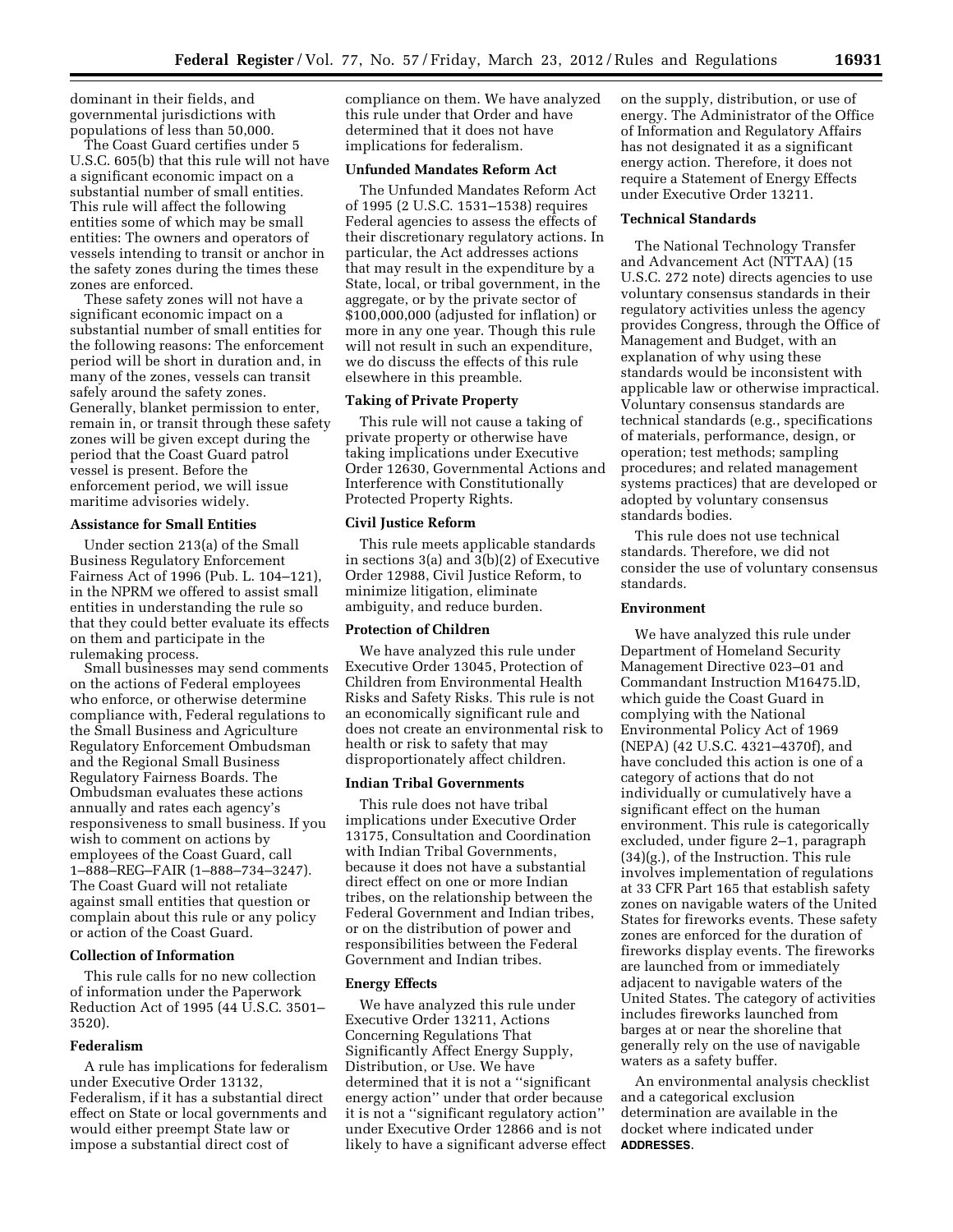## **List of Subjects in 33 CFR Part 165**

Harbors, Marine safety, Navigation (water), Reporting and recordkeeping requirements, Security measures, and Waterways.

For the reasons discussed in the preamble, the Coast Guard amends 33 CFR part 165 as follows:

## **PART 165—REGULATED NAVIGATION AREAS AND LIMITED ACCESS AREAS**

■ 1. The authority citation for part 165 continues to read as follows:

**Authority:** 33 U.S.C. 1231; 46 U.S.C. 3306, 3703, and Chapter 701; 50 U.S.C. 191, 195; 33 CFR 1.05–1, 6.04–1, 6.04–6, 160.5; Pub. L. 107–295, 116 Stat. 2064; Department of Homeland Security Delegation No. 0170.1.

■ 2. Revise § 165.506 to read as follows:

## **§ 165.506 Safety Zones; Fifth Coast Guard District Fireworks Displays.**

(a) *Regulations.* (1) The general regulations contained in 33 CFR 165.23 apply.

(2) The following regulations apply to the fireworks safety zones listed in the Table to § 165.506. These regulations will be enforced annually, for the duration of each fireworks event listed in the Table to § 165.506. In the case of inclement weather, the event may be conducted on the day following the date listed in the Table to § 165.506. Annual notice of the exact dates and times of the enforcement period of the regulation with respect to each safety zone, the geographical area, and other details concerning the nature of the fireworks event will be published in Local Notices to Mariners and via Broadcast Notice to Mariners over VHF–FM marine band radio.

(3) All persons and vessels shall comply with the instructions of the Coast Guard Captain of the Port or the designated on-scene-patrol personnel. Those personnel are comprised of commissioned, warrant, and petty officers of the U.S. Coast Guard. Other Federal, State and local agencies may assist these personnel in the enforcement of the safety zone. Upon being hailed by a U.S. Coast Guard vessel by siren, radio, flashing light or other means, the operator of a vessel shall proceed as directed.

(b) Notification. (1) Fireworks barges and launch sites on land that operate within the regulated areas contained in the Table to § 165.506 will have a sign affixed to the port and starboard side of the barge or mounted on a post 3 feet above ground level when on land immediately adjacent to the shoreline and facing the water labeled ''FIREWORKS—DANGER—STAY AWAY''. This will provide on scene notice that the safety zone will be enforced on that day. This notice will consist of a diamond shaped sign 4 feet by 4 feet with a 3-inch orange retro reflective border. The word ''DANGER'' shall be 10 inch black block letters centered on the sign with the words ''FIREWORKS'' and ''STAY AWAY'' in 6 inch black block letters placed above and below the word ''DANGER'' respectively on a white background.

(2) Coast Guard Captains of the Port in the Fifth Coast Guard District will notify the public of the enforcement of these safety zones by all appropriate means to effect the widest publicity among the affected segments of the public. Publication in the Local Notice to Mariners, marine information

broadcasts, and facsimile broadcasts may be made for these events, beginning 24 to 48 hours before the event is scheduled to begin, to notify the public.

(c) *Contact Information.* Questions about safety zones and related events should be addressed to the local Coast Guard Captain of the Port for the area in which the event is occurring. Contact information is listed below. For a description of the geographical area of each Coast Guard Sector—Captain of the Port zone, please see 33 CFR 3.25.

(1) Coast Guard Sector Delaware Bay—Captain of the Port Zone, Philadelphia, Pennsylvania: (215) 271– 4944.

(2) Coast Guard Sector Baltimore— Captain of the Port Zone, Baltimore, Maryland: (410) 576–2525.

(3) Coast Guard Sector Hampton Roads—Captain of the Port Zone, Norfolk, Virginia: (757) 483–8567.

(4) Coast Guard Sector North Carolina—Captain of the Port Zone, Wilmington, North Carolina: (877) 229– 0770 or (910) 772–2200.

(d) *Enforcement Period.* The safety zones in the Table to § 165.506 will be enforced from 5:30 p.m. to 1 a.m. each day a barge with a "FIREWORKS-DANGER—STAY AWAY'' sign on the port and starboard side is on-scene or a ''FIREWORKS—DANGER—STAY AWAY'' sign is posted on land adjacent to the shoreline, in a location listed in the Table to § 165.506. Vessels may not enter, remain in, or transit through the safety zones during these enforcement periods unless authorized by the Captain of the Port or designated Coast Guard patrol personnel on scene.

## TABLE TO § 165.506

| Number | Date                                     | Location                                                       | Regulated area                                                                                                                                                                                                                             |
|--------|------------------------------------------|----------------------------------------------------------------|--------------------------------------------------------------------------------------------------------------------------------------------------------------------------------------------------------------------------------------------|
|        |                                          |                                                                | (a.) Coast Guard Sector Delaware Bay-COTP Zone                                                                                                                                                                                             |
|        |                                          | North Atlantic Ocean,<br>Bethany Beach, DE,<br>Safety Zone.    | The waters of the North Atlantic Ocean within a 500 yard radius of the fire-<br>works barge in approximate position latitude 38°32'08" N, longitude<br>075°03'15" W, adjacent to shoreline of Bethany Beach, DE.                           |
|        | 2    Labor Day                           | Indian River Bay, DE,<br>Safety Zone.                          | All waters of the Indian River Bay within a 360 yard radius of the fireworks<br>launch location on the pier in approximate position latitude $38^{\circ}36'42''$ N,<br>longitude 075°08'18" W, about 700 yards east of Pots Net Point, DE. |
|        |                                          | North Atlantic Ocean, Re-<br>hoboth Beach, DE,<br>Safety Zone. | All waters of the Atlantic Ocean within a 360 yard radius of the fireworks<br>barge in approximate position latitude $38^{\circ}43'01.2''$ N, longitude $075^{\circ}04'21''$<br>W, approximately 400 yards east of Rehoboth Beach, DE.     |
|        |                                          | North Atlantic Ocean, Av-<br>alon, NJ, Safety Zone.            | The waters of the North Atlantic Ocean within a 500 yard radius of the fire-<br>works barge in approximate location latitude 39°05'31" N, longitude<br>074°43'00" W, in the vicinity of the shoreline at Avalon, NJ.                       |
|        | 5  July 4th, September-<br>2nd Saturday. | Barnegat Bay, Barnegat<br>Township, NJ, Safety<br>Zone.        | The waters of Barnegat Bay within a 500 yard radius of the fireworks barge<br>in approximate position latitude $39^{\circ}44'50''$ N, longitude $074^{\circ}11'21''$ W, ap-<br>proximately 500 yards north of Conklin Island, NJ.          |
|        |                                          | North Atlantic Ocean,<br>Cape May, NJ, Safety<br>Zone.         | The waters of the North Atlantic Ocean within a 500 yard radius of the fire-<br>works barge in approximate location latitude 38°55'36" N, longitude<br>074°55′26″ W, immediately adjacent to the shoreline at Cape May, NJ.                |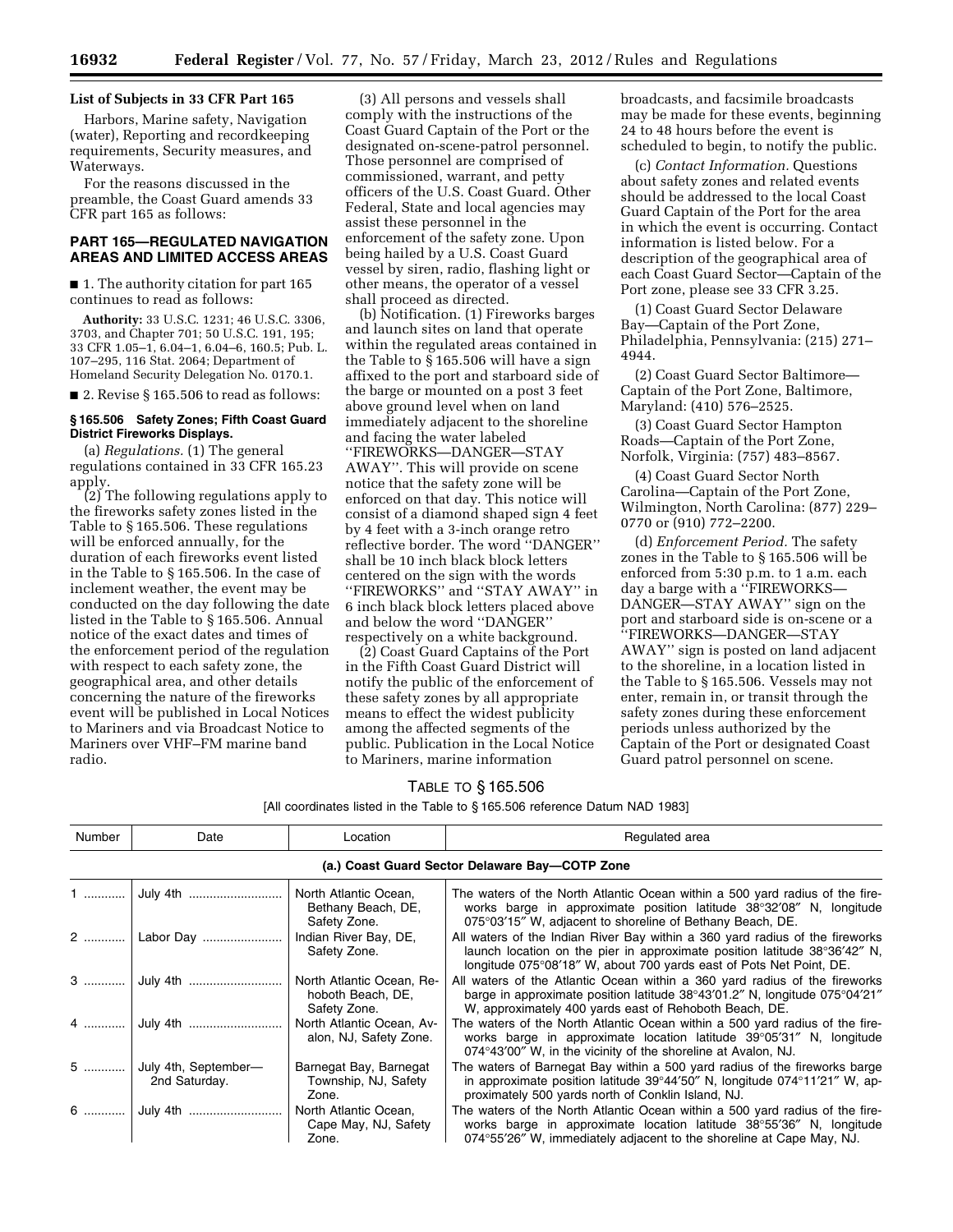▀

# TABLE TO § 165.506—Continued

| Number | Date                                                                 | Location                                                       | Regulated area                                                                                                                                                                                                                                                                                                                                                                                  |
|--------|----------------------------------------------------------------------|----------------------------------------------------------------|-------------------------------------------------------------------------------------------------------------------------------------------------------------------------------------------------------------------------------------------------------------------------------------------------------------------------------------------------------------------------------------------------|
| 7      | July 3rd                                                             | Delaware Bay, North<br>Cape May, NJ, Safety<br>Zone.           | All waters of the Delaware Bay within a 500 yard radius of the fireworks<br>barge in approximate position latitude 38°58'00" N, longitude 074°58'30"<br>W.                                                                                                                                                                                                                                      |
|        | 8    August-3rd Sunday                                               | Great Egg Harbor Inlet,<br>Margate City, NJ, Safe-<br>ty Zone. | All waters within a 500 yard radius of the fireworks barge in approximate lo-<br>cation latitude 39°19'33" N, longitude 074°31'28" W, on the Intracoastal<br>Waterway near Margate City, NJ.                                                                                                                                                                                                    |
|        | $9$ July 4th, August every<br>Thursday. Sep-<br>tember-1st Thursday. | Metedeconk River, Brick<br>Township, NJ, Safety<br>Zone.       | The waters of the Metedeconk River within a 300 yard radius of the fire-<br>works launch platform in approximate position latitude 40°03'24" N, lon-<br>gitude 074°06'42" W, near the shoreline at Brick Township, NJ.                                                                                                                                                                          |
|        | 10  July-1st Friday                                                  | North Atlantic Ocean, At-<br>lantic City, NJ, Safety<br>Zone.  | The waters of the North Atlantic Ocean within a 500 yard radius of the fire-<br>works barge located at latitude 39°20'58" N, longitude 074°25'58" W, near<br>the shoreline at Atlantic City, NJ.                                                                                                                                                                                                |
|        | 11  July 4th, October-1st<br>Saturday.                               | North Atlantic Ocean,<br>Ocean City, NJ, Safety<br>Zone.       | The waters of the North Atlantic Ocean within a 500 yard radius of the fire-<br>works barge in approximate location latitude 39°16'22" N, longitude<br>074°33'54" W, in the vicinity of the shoreline at Ocean City, NJ.                                                                                                                                                                        |
|        | 12    May—4th Saturday                                               | Barnegat Bay, Ocean<br>Township, NJ, Safety<br>Zone.           | All waters of Barnegat Bay within a 500 yard radius of the fireworks barge in<br>approximate position latitude 39°47'33" N, longitude 074°10'46" W.                                                                                                                                                                                                                                             |
|        | 13  July 4th                                                         | Little Egg Harbor, Parker<br>Island, NJ, Safety Zone.          | All waters of Little Egg Harbor within a 500 yard radius of the fireworks<br>barge in approximate position latitude $39^{\circ}34'18''$ N, longitude $074^{\circ}14'43''$<br>W, approximately 100 yards north of Parkers Island.                                                                                                                                                                |
|        | 14    September-3rd Satur-<br>day.                                   | Delaware River, Chester,<br>PA, Safety Zone.                   | All waters of the Delaware River near Chester, PA just south of the Com-<br>modore Barry Bridge within a 250 yard radius of the fireworks barge lo-<br>cated in approximate position latitude 39°49'43.2" N, longitude 075°22'42"<br>W.                                                                                                                                                         |
| $15$   | September-3rd Satur-<br>day.                                         | Delaware River,<br>Essington, PA, Safety<br>Zone.              | All waters of the Delaware River near Essington, PA, west of Little Tinicum<br>Island within a 250 yard radius of the fireworks barge located in the ap-<br>proximate position latitude 39°51'18" N, longitude 075°18'57" W.                                                                                                                                                                    |
|        | 16  July 4th, Columbus Day,<br>December 31st, Janu-<br>ary 1st.      | Delaware River, Philadel-<br>phia, PA, Safety Zone.            | All waters of Delaware River, adjacent to Penns Landing, Philadelphia, PA,<br>bounded from shoreline to shoreline, bounded on the south by a line run-<br>ning east to west from points along the shoreline at latitude 39°56′31.2″ N,<br>longitude 075°08'28.1" W; thence to latitude 39°56'29.1" N, longitude<br>075°07'56.5" W, and bounded on the north by the Benjamin Franklin<br>Bridge. |

|  |  |  |  | (b.) Coast Guard Sector Baltimore-COTP Zone |  |  |
|--|--|--|--|---------------------------------------------|--|--|
|--|--|--|--|---------------------------------------------|--|--|

| April-1st or 2nd Satur-<br>day.                                     | Washington Channel,<br>Upper Potomac River,<br>Washington, DC, Safe-<br>ty Zone. | All waters of the Upper Potomac River within a 150 yard radius of the fire-<br>works barge in approximate position latitude 38°52'09" N, longitude<br>077°01'13" W, located within the Washington Channel in Washington Har-<br>bor, DC.                                                                                                                                                                                                                                                       |
|---------------------------------------------------------------------|----------------------------------------------------------------------------------|------------------------------------------------------------------------------------------------------------------------------------------------------------------------------------------------------------------------------------------------------------------------------------------------------------------------------------------------------------------------------------------------------------------------------------------------------------------------------------------------|
| July 4th, December-1st<br>and 2nd Saturday, De-<br>cember 31st.     | Severn River and Spa<br>Creek, Annapolis, MD,<br>Safety Zone.                    | All waters of the Severn River and Spa Creek within an area bounded by a<br>line drawn from latitude $38^{\circ}58'40''$ N, longitude $076^{\circ}28'49''$ W; thence to<br>latitude 38°58'26" N, longitude 076°28'28" W; thence to latitude 38°58'45"<br>N, longitude $076^{\circ}28'07''$ W; thence to latitude $38^{\circ}59'01''$ N, longitude<br>076°28'37" W, thence to latitude 38°58'57" N, longitude 076°28'40" W, lo-<br>cated near the entrance to Spa Creek in Annapolis, Maryland. |
| Saturday before Inde-<br>pendence Day holiday.                      | Middle River, Baltimore<br>County, MD, Safety<br>Zone.                           | All waters of the Middle River within a 300 yard radius of the fireworks barge<br>in approximate position latitude $39^{\circ}17'45''$ N, longitude $076^{\circ}23'49''$ W, ap-<br>proximately 300 yards east of Rockaway Beach, near Turkey Point.                                                                                                                                                                                                                                            |
| 4  July 4th, December 31st                                          | Patapsco River (Middle<br>Branch), Baltimore,<br>MD, Safety Zone.                | All waters of the Patapsco River, Middle Branch, within an area bound by a<br>line drawn from the following points: latitude 39°15'22" N, longitude<br>076°36′36″ W; thence to latitude 39°15′10″ N, longitude 076°36′00″ W;<br>thence to latitude $39^{\circ}15'40''$ N, longitude $076^{\circ}35'23''$ W; thence to latitude<br>39°15'49" N, longitude 076°35'47" W; thence to the point of origin, located<br>approximately 600 yards east of Hanover Street (SR-2) Bridge.                 |
| June 14th, July 4th, Sep-<br>tember-2nd Saturday,<br>December 31st. | Northwest Harbor (East<br>Channel), Patapsco<br>River, MD, Safety Zone.          | All waters of the Patapsco River within a 300 yard radius of the fireworks<br>barge in approximate position 39°15'55" N, 076°34'35" W, located adja-<br>cent to the East Channel of Northwest Harbor.                                                                                                                                                                                                                                                                                          |
| May-2nd or 3rd Thurs-<br>day or Friday, July 4th,<br>December 31st. | Baltimore Inner Harbor,<br>Patapsco River, MD,<br>Safety Zone.                   | All waters of the Patapsco River within a 100 yard radius of the fireworks<br>barge in approximate position latitude 39°17'01" N, longitude 076°36'31"<br>W, located at the entrance to Baltimore Inner Harbor, approximately 125<br>yards southwest of pier 3.                                                                                                                                                                                                                                |
| May-2nd or 3rd Thurs-<br>day or Friday, July 4th,<br>December 31st. | Baltimore Inner Harbor,<br>Patapsco River, MD,<br>Safety Zone.                   | The waters of the Patapsco River within a 100 yard radius of approximate<br>position latitude 39°17'04" N, longitude 076°36'36" W, located in Baltimore<br>Inner Harbor, approximately 125 yards southeast of pier 1.                                                                                                                                                                                                                                                                          |
| July 4th, December 31st                                             | Northwest Harbor (West<br>Channel) Patapsco<br>River, MD, Safety Zone.           | All waters of the Patapsco River within a 300 yard radius of the fireworks<br>barge in approximate position latitude 39°16'21" N, longitude 076°34'38"<br>W. located adjacent to the West Channel of Northwest Harbor.                                                                                                                                                                                                                                                                         |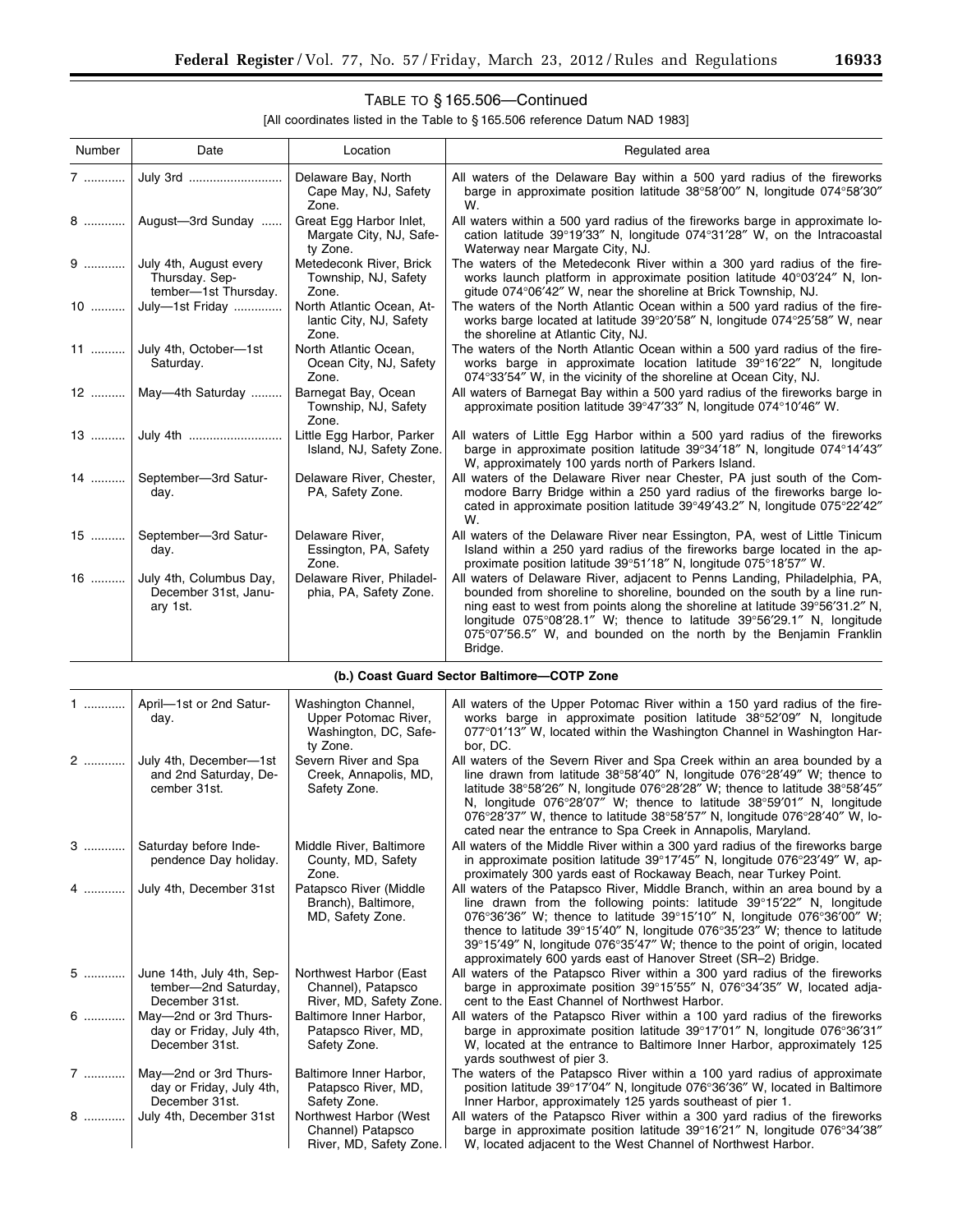۳

# TABLE TO § 165.506—Continued

| Number  | Date                                                                                                                                                     | Location                                                           | Regulated area                                                                                                                                                                                                                                                                                                                                                                                                                                                                                                                                                                                                                                |
|---------|----------------------------------------------------------------------------------------------------------------------------------------------------------|--------------------------------------------------------------------|-----------------------------------------------------------------------------------------------------------------------------------------------------------------------------------------------------------------------------------------------------------------------------------------------------------------------------------------------------------------------------------------------------------------------------------------------------------------------------------------------------------------------------------------------------------------------------------------------------------------------------------------------|
| 9       | July 4th                                                                                                                                                 | Patuxent River, Calvert<br>County, MD, Safety<br>Zone.             | All waters of the Patuxent River within a 200 yard radius of the fireworks<br>barge located at latitude 38°19'17" N, longitude 076°27'45" W, approxi-<br>mately 800 feet from shore at Solomons Island, MD.                                                                                                                                                                                                                                                                                                                                                                                                                                   |
|         |                                                                                                                                                          | Chester River, Kent Is-<br>land Narrows, MD,<br>Safety Zone.       | All waters of the Chester River, within an area bound by a line drawn from<br>the following points: latitude $38^{\circ}58'50''$ N, longitude $076^{\circ}15'00''$ W; thence<br>north to latitude 38°59'00" N, longitude 076°15'00" W; thence east to lati-<br>tude 38°59'00" N, longitude 076°14'46" W; thence southeast to latitude<br>38°58'50" N, longitude 076°14'28" W; thence southwest to latitude<br>38°58'37" N, longitude 076°14'36" W, thence northwest to latitude<br>38°58'42" N, longitude 076°14'55" W, thence to the point of origin, located<br>approximately 900 yards north of Kent Island Narrows (US-50/301)<br>Bridge. |
|         |                                                                                                                                                          | Chesapeake Bay, Chesa-<br>peake Beach, MD,<br>Safety Zone.         | All waters of the Chesapeake Bay within a 150 yard radius of the fireworks<br>barge in approximate position latitude $38^{\circ}41'36''$ N, longitude $076^{\circ}31'30''$<br>W, and within a 150 yard radius of the fireworks barge in approximate po-<br>sition latitude 38°41'28" N, longitude 076°31'29" W, located near Chesa-<br>peake Beach, Maryland.                                                                                                                                                                                                                                                                                 |
| 12 ………… |                                                                                                                                                          | Choptank River, Cam-<br>bridge, MD, Safety<br>Zone.                | All waters of the Choptank River within a 300 yard radius of the fireworks<br>launch site at Great Marsh Point, located at latitude 38°35'06" N, longitude<br>$076^{\circ}04'46''$ W.                                                                                                                                                                                                                                                                                                                                                                                                                                                         |
| 13      | July-2nd or 3rd Satur-<br>day and last Saturday.                                                                                                         | Potomac River, Charles<br>County, MD, Safety<br>Zone.              | All waters of the Potomac River within a 300 yard radius of the fireworks<br>barge in approximate position latitude 38°20'05" N, longitude 077°15'00"<br>W, approximately 500 yards north of the shoreline at Fairview Beach, Vir-<br>ginia.                                                                                                                                                                                                                                                                                                                                                                                                  |
| 14      | May-last Saturday. July<br>4th.                                                                                                                          | Potomac River, Charles<br>County, MD-Mount<br>Vernon, Safety Zone. | All waters of the Potomac River within an area bound by a line drawn from<br>the following points: latitude $38^{\circ}42'30''$ N, longitude $077^{\circ}04'47''$ W; thence<br>to latitude $38^{\circ}42'18''$ N, longitude $077^{\circ}04'42''$ W; thence to latitude<br>38°42'11" N, longitude 077°05'10" W; thence to latitude 38°42'22" N, lon-<br>gitude 077°05'12" W; located at the Mount Vernon Estate, in Fairfax<br>County, Virginia.                                                                                                                                                                                               |
| $15$    | October-1st Saturday                                                                                                                                     | Dukeharts Channel, Po-<br>tomac River, MD, Safe-<br>ty Zone.       | All waters of the Potomac River within a 300 yard radius of the fireworks<br>barge in approximate position latitude 38°13'27" N, longitude 076°44'48"<br>W, located adjacent to Dukeharts Channel near Coltons Point, Maryland.                                                                                                                                                                                                                                                                                                                                                                                                               |
| 16      | July-Day before Inde-<br>pendence Day holiday.<br>November-3rd Thurs-<br>day, 3rd Saturday and<br>last Friday. Decem-<br>ber-1st, 2nd and 3rd<br>Friday. | Potomac River, National<br>Harbor, MD, Safety<br>Zone.             | All waters of the Potomac River within an area bound by a line drawn from<br>the following points: latitude 38°47'13" N, longitude 077°00'58" W; thence<br>to latitude $38^{\circ}46'51''$ N, longitude $077^{\circ}01'15''$ W; thence to latitude<br>$38^{\circ}47'25''$ N, longitude 077 $^{\circ}01'33''$ W; thence to latitude $38^{\circ}47'32''$ N, lon-<br>gitude 077°01'08" W; thence to the point of origin, located at National Har-<br>bor, Maryland.                                                                                                                                                                              |
| 17      | July 4th, September-last<br>Saturday.                                                                                                                    | Susquehanna River,<br>Havre de Grace, MD,<br>Safety Zone.          | All waters of the Susquehanna River within a 150 yard radius of the fire-<br>works barge in approximate position latitude 39°32'42" N, longitude<br>076°04'30" W, approximately 800 yards east of the waterfront at Havre de<br>Grace, MD.                                                                                                                                                                                                                                                                                                                                                                                                    |
| 18      | June and July-Saturday<br>before Independence<br>Day holiday.                                                                                            | Miles River, St. Michaels,<br>MD, Safety Zone.                     | All waters of the Miles River within a 200 yard radius of approximate position<br>latitude $38^{\circ}47'42''$ N, longitude $076^{\circ}12'51''$ W, located at the entrance to<br>Long Haul Creek.                                                                                                                                                                                                                                                                                                                                                                                                                                            |
| $19$    | June and July-Saturday<br>or Sunday before Inde-<br>pendence Day holiday.                                                                                | Tred Avon River, Oxford,<br>MD, Safety Zone.                       | All waters of the Tred Avon River within a 150 yard radius of the fireworks<br>barge in approximate position latitude 38°41'24" N, longitude 076°10'37"<br>W, approximately 500 yards northwest of the waterfront at Oxford, MD.                                                                                                                                                                                                                                                                                                                                                                                                              |
| 20      | July 3rd                                                                                                                                                 | Northeast River, North<br>East, MD, Safety Zone.                   | All waters of the Northeast River within a 300 yard radius of the fireworks<br>barge in approximate position latitude 39°35'26" N, longitude 075°57'00"<br>W, approximately 400 yards south of North East Community Park.                                                                                                                                                                                                                                                                                                                                                                                                                     |
| 21      | June-2nd or 3rd Satur-<br>day. July-1st, 2nd or<br>3rd Saturday. Sep-<br>tember-1st or 2nd<br>Saturday.                                                  | Upper Potomac River, Al-<br>exandria, VA, Safety<br>Zone.          | All waters of the Upper Potomac River within a 300 yard radius of the fire-<br>works barge in approximate position 38°48'37" N, 077°02'02" W, located<br>near the waterfront of Alexandria, Virginia.                                                                                                                                                                                                                                                                                                                                                                                                                                         |
| 22      | March through October,<br>at the conclusion of<br>evening MLB games at<br>Washington Nationals<br>Ball Park.                                             | Anacostia River, Wash-<br>ington, DC, Safety<br>Zone.              | All waters of the Anacostia River within a 150 yard radius of the fireworks<br>barge in approximate position latitude 38°52'13" N, longitude 077°00'16"<br>W, located near the Washington Nationals Ball Park.                                                                                                                                                                                                                                                                                                                                                                                                                                |
| 23      | June-last Saturday.<br>July-3rd, 4th or last<br>Saturday or Sunday.                                                                                      | Potomac River, Prince<br>William County, VA,<br>Safety Zone.       | All waters of the Potomac River within a 200 yard radius of the fireworks<br>barge in approximate position latitude 38°34'07" N, longitude 077°15'32"<br>W, located near Cherry Hill, Virginia.                                                                                                                                                                                                                                                                                                                                                                                                                                               |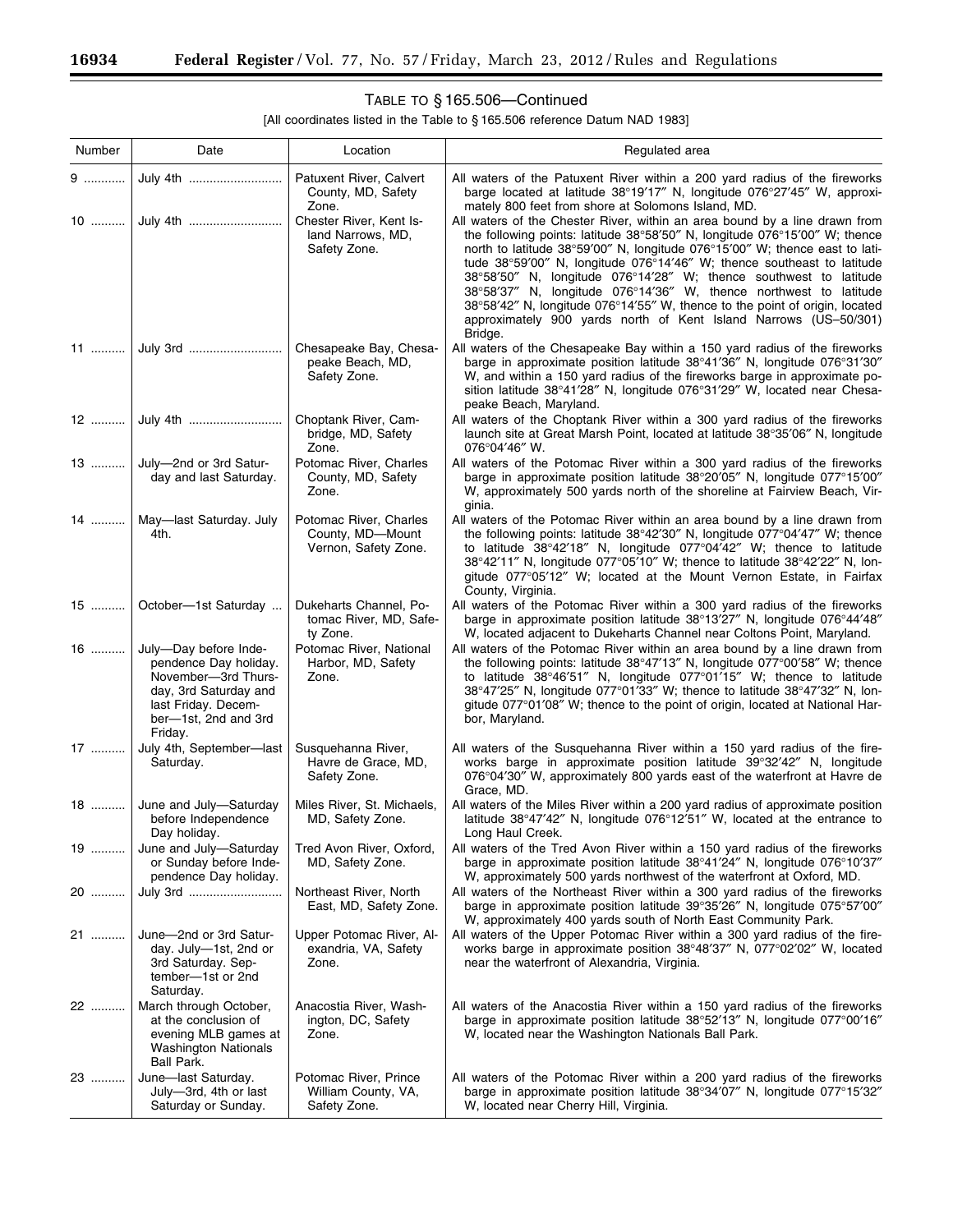▀

# TABLE TO § 165.506—Continued

| Number                                          | Date                                                                                                                                                 | Location                                                               | Regulated area                                                                                                                                                                                                                                                                                                                                                                                                                                                                                                                                                                                                                                                                                                                          |  |  |  |
|-------------------------------------------------|------------------------------------------------------------------------------------------------------------------------------------------------------|------------------------------------------------------------------------|-----------------------------------------------------------------------------------------------------------------------------------------------------------------------------------------------------------------------------------------------------------------------------------------------------------------------------------------------------------------------------------------------------------------------------------------------------------------------------------------------------------------------------------------------------------------------------------------------------------------------------------------------------------------------------------------------------------------------------------------|--|--|--|
| (c.) Coast Guard Sector Hampton Roads-COTP Zone |                                                                                                                                                      |                                                                        |                                                                                                                                                                                                                                                                                                                                                                                                                                                                                                                                                                                                                                                                                                                                         |  |  |  |
| 1                                               | July 4th                                                                                                                                             | North Atlantic Ocean,<br>Ocean City, MD, Safe-<br>ty Zone.             | All waters of the Atlantic Ocean in an area bound by the following points:<br>latitude 38°19'39.9" N, longitude 075°05'03.2" W; thence to latitude<br>38°19'36.7" N, longitude 075°04'53.5" W; thence to latitude 38°19'45.6" N,<br>longitude $075^{\circ}04'49.3''$ W; thence to latitude $38^{\circ}19'49.1''$ N, longitude<br>075°05'00.5" W; thence to point of origin. The size of the safety zone ex-<br>tends approximately 300 yards offshore from the fireworks launch area lo-                                                                                                                                                                                                                                                |  |  |  |
| 2                                               | May-4th Sunday.<br>June-3rd Monday,<br>and June 29th, July<br>4th, August-1st and<br>4th Sunday, Sep-<br>tember-1st and 4th<br>Sunday.               | Isle of Wight Bay, Ocean<br>City, MD, Safety Zone.                     | cated at the high water mark on the beach.<br>All waters of Isle of Wight Bay within a 350 yard radius of the fireworks<br>barge in approximate position latitude 38°22'32" N, longitude 075°04'30"<br>W.                                                                                                                                                                                                                                                                                                                                                                                                                                                                                                                               |  |  |  |
| 3                                               | July 4th                                                                                                                                             | Assawoman Bay,<br>Fenwick Island-<br>Ocean City, MD, Safe-<br>ty Zone. | All waters of Assawoman Bay within a 360 yard radius of the fireworks<br>launch location on the pier at the West end of Northside Park, in approxi-<br>mate position latitude 38°25'57.6" N, longitude 075°03'55.8" W.                                                                                                                                                                                                                                                                                                                                                                                                                                                                                                                  |  |  |  |
| 4 1                                             | July 4th                                                                                                                                             | Broad Bay, Virginia<br>Beach, VA, Safety<br>Zone.                      | All waters of the Broad Bay within a 400 yard radius of the fireworks display<br>in approximate position latitude $36^{\circ}52'08''$ N, longitude $076^{\circ}00'46''$ W, lo-<br>cated on the shoreline near the Cavalier Golf and Yacht Club, Virginia<br>Beach, Virginia.                                                                                                                                                                                                                                                                                                                                                                                                                                                            |  |  |  |
| 5 …………                                          | October-1st Friday                                                                                                                                   | York River, West Point,<br>VA, Safety Zone.                            | All waters of the York River near West Point, VA within a 400 yard radius of<br>the fireworks display located in approximate position latitude 37°31'25" N,<br>longitude 076°47'19" W.                                                                                                                                                                                                                                                                                                                                                                                                                                                                                                                                                  |  |  |  |
|                                                 |                                                                                                                                                      | York River, Yorktown,<br>VA, Safety Zone.                              | All waters of the York River within a 400 yard radius of the fireworks display<br>in approximate position latitude 37°14'14" N, longitude 076°30'02" W, lo-<br>cated near Yorktown, Virginia.                                                                                                                                                                                                                                                                                                                                                                                                                                                                                                                                           |  |  |  |
|                                                 |                                                                                                                                                      | Chincoteague Channel,<br>Chincoteague, VA,<br>Safety Zone.             | All waters of the Chincoteague Channel within a 360 yard radius of the fire-<br>works launch location at the Chincoteague carnival waterfront in approxi-<br>mate position latitude 37°55'40.3" N, longitude 075°23'10.7" W, approxi-<br>mately 900 yards southwest of Chincoteague Swing Bridge.                                                                                                                                                                                                                                                                                                                                                                                                                                       |  |  |  |
|                                                 | May-1st Friday, July 4th                                                                                                                             | James River, Newport<br>News, VA, Safety Zone.                         | All waters of the James River within a 325 yard radius of the fireworks barge<br>in approximate position latitude $36^{\circ}58'30''$ N, longitude $076^{\circ}26'19''$ W, lo-<br>cated in the vicinity of the Newport News Shipyard, Newport News, Vir-<br>ginia.                                                                                                                                                                                                                                                                                                                                                                                                                                                                      |  |  |  |
|                                                 |                                                                                                                                                      | Chesapeake Bay, Hamp-<br>ton, VA, Safety Zone.                         | All waters of the Chesapeake Bay within a 350 yard radius of approximate<br>position latitude 37°02'23" N, longitude 076°17'22" W, located near<br>Buckroe Beach.                                                                                                                                                                                                                                                                                                                                                                                                                                                                                                                                                                       |  |  |  |
|                                                 | 10  June-4th Friday, July-<br>1st Friday, July 4th.                                                                                                  | Chesapeake Bay, Nor-<br>folk, VA, Safety Zone.                         | All waters of the Chesapeake Bay within a 400 yard radius of the fireworks<br>display located in position latitude 36°57'21" N, longitude 076°15'00" W,<br>located near Ocean View Fishing Pier.                                                                                                                                                                                                                                                                                                                                                                                                                                                                                                                                        |  |  |  |
|                                                 |                                                                                                                                                      | Chesapeake Bay, Vir-<br>ginia Beach, VA, Safe-<br>ty Zone.             | All waters of the Chesapeake Bay 400 yard radius of the fireworks display in<br>approximate position latitude 36°55'02" N, longitude 076°03'27" W, lo-<br>cated at the First Landing State Park at Virginia Beach, Virginia.                                                                                                                                                                                                                                                                                                                                                                                                                                                                                                            |  |  |  |
| 12                                              | and 2nd Friday, Satur-<br>day and Sunday. July<br>4th, November-4th<br>Saturday, December-<br>1st Saturday and De-<br>cember 31st, Janu-<br>ary—1st. | Branch, Norfolk, VA,<br>Safety Zone.                                   | Memorial Day, June-1st   Elizabeth River, Southern   All waters of the Elizabeth River Southern Branch in an area bound by the<br>following points: latitude 36°50'54.8" N, longitude 076°18'10.7" W; thence<br>to latitude $36^{\circ}51'7.9''$ N, longitude $076^{\circ}18'01''$ W; thence to latitude<br>36°50′45.6″ N, longitude 076°17′44.2″ W; thence to latitude 36°50′29.6″ N,<br>longitude 076°17'23.2" W; thence to latitude 36°50'7.7" N, longitude<br>076°17'32.3" W; thence to latitude $36^{\circ}49'58''$ N, longitude 076°17'28.6" W;<br>thence to latitude $36^{\circ}49'52.6''$ N, longitude $076^{\circ}17'43.8''$ W; thence to lati-<br>tude 36°50'27.2" N, longitude 076°17'45.3" W thence to the point of origin. |  |  |  |
| 13                                              | May-2nd Saturday,<br>September-1st Satur-<br>day and Sunday, De-<br>cember-1st Saturday.                                                             | Appomattox River, Hope-<br>well, VA, Safety Zone.                      | All waters of the Appomattox River within a 400 yard radius of the fireworks<br>barge in approximate position latitude 37°19'11" N, longitude 077°16'55 "<br>W.                                                                                                                                                                                                                                                                                                                                                                                                                                                                                                                                                                         |  |  |  |
| 14                                              | July-3rd Saturday                                                                                                                                    | John H. Kerr Reservoir,<br>Clarksville, VA, Safety<br>Zone.            | All waters of John H. Kerr Reservoir within a 400 yard radius of approximate<br>position latitude 36°37'51" N, longitude 078°32'50" W, located near the<br>center span of the State Route 15 Highway Bridge.                                                                                                                                                                                                                                                                                                                                                                                                                                                                                                                            |  |  |  |
| 15                                              | May, June, July, August,<br>September, October-<br>every Wednesday, Fri-<br>day, Saturday and<br>Sunday, July 4th.                                   | North Atlantic Ocean, Vir-<br>ginia Beach, VA, Safe-<br>ty Zone. A.    | All waters of the Atlantic Ocean within a 1000 yard radius of the center lo-<br>cated near the shoreline at approximate position latitude 36°51'12" N, lon-<br>gitude 075°58'06" W, located off the beach between 17th and 31st streets.                                                                                                                                                                                                                                                                                                                                                                                                                                                                                                |  |  |  |
| 16                                              | September-last Satur-<br>day or October-1st<br>Saturday.                                                                                             | North Atlantic Ocean, VA<br>Beach, VA, Safety<br>Zone. B.              | All waters of the Atlantic Ocean within a 350 yard radius of approximate po-<br>sition latitude $36^{\circ}50'35''$ N, longitude $075^{\circ}58'09''$ W, located on the 14th<br>Street Fishing Pier.                                                                                                                                                                                                                                                                                                                                                                                                                                                                                                                                    |  |  |  |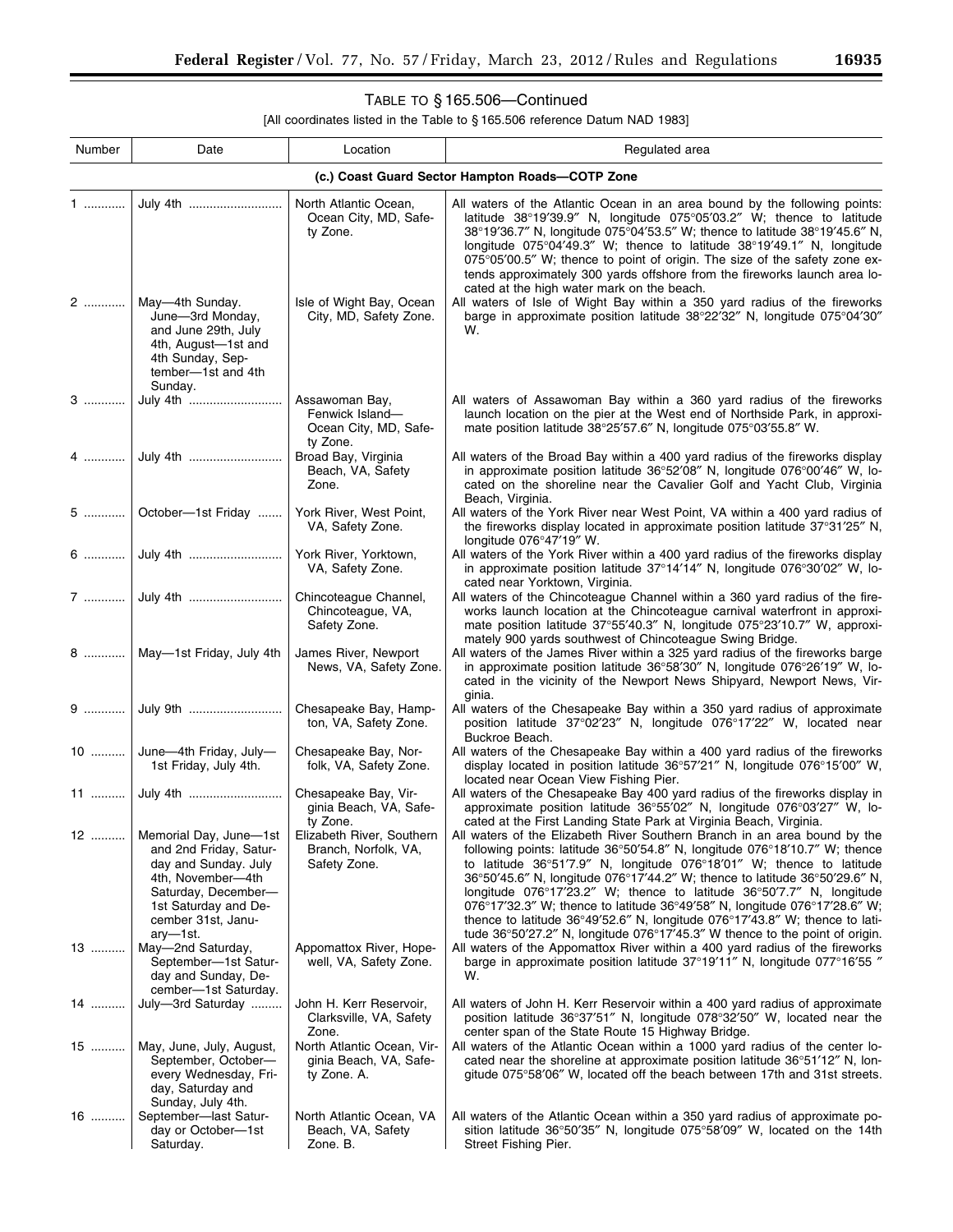۳

# TABLE TO § 165.506—Continued

| Number | Date                                                         | Location                                                   | Regulated area                                                                                                                                                                                                 |
|--------|--------------------------------------------------------------|------------------------------------------------------------|----------------------------------------------------------------------------------------------------------------------------------------------------------------------------------------------------------------|
|        | Friday, Saturday, Sunday<br>and Monday-Labor<br>Day Weekend. | North Atlantic Ocean, VA<br>Beach, VA, Safety<br>Zone. C.  | All waters of the Atlantic Ocean within a 350 yard radius of approximate po-<br>sition latitude $36^{\circ}49'55''$ N, longitude $075^{\circ}58'00''$ W, located off the beach<br>between 2nd and 6th streets. |
|        | 18  July 4th                                                 | Nansemond River, Suf-<br>folk, VA, Safety Zone.            | All waters of the Nansemond River within a 350 yard radius of approximate<br>position latitude 36°44'27" N, longitude 076°34'42" W, located near Con-<br>stant's Wharf in Suffolk, VA.                         |
|        | 19    February—4th Saturday,<br>July 4th.                    | Chickahominy River, Wil-<br>liamsburg, VA, Safety<br>Zone. | All waters of the Chickahominy River within a 400 yard radius of the fire-<br>works display in approximate position latitude 37°14'50" N, longitude<br>076°52'17" W, near Barrets Point, Virginia.             |
|        |                                                              | James River, Williams-<br>burg, VA, Safety Zone.           | All waters of the James River within a 350 yard radius of approximate posi-<br>tion latitude $37^{\circ}13'23.3''$ N, longitude $076^{\circ}40'11.8''$ W, located near<br>Kingsmill Resort.                    |
|        | 21  July-3rd, 4th and 5th                                    | Great Wicomico River,<br>Mila, VA, Safety Zone.            | All waters of the Great Wicomico River located within a 420 foot radius of<br>the fireworks display at approximate position latitude 37°50'31" N, lon-<br>gitude 076°19'42" W near Mila, Virginia.             |
|        | 22    July-1st Friday, Satur-<br>day and Sunday.             | Cockrell's Creek,<br>Reedville, VA, Safety<br>Zone.        | All waters of Cockrell's Creek located within a 420 foot radius of the fire-<br>works display at approximate position latitude 37°49'54" N, longitude<br>076°16'44" W near Reedville, Virginia.                |

|  |  |  |  |  | (d.) Coast Guard Sector North Carolina-COTP Zone |  |  |
|--|--|--|--|--|--------------------------------------------------|--|--|
|--|--|--|--|--|--------------------------------------------------|--|--|

|   | $1$ July 4th, October-1st<br>Friday.                                                   | Morehead City Harbor<br>Channel, NC, Safety<br>Zone.                        | All waters of the Morehead City Harbor Channel that fall within a 360 yard<br>radius of latitude 34°43'01" N, longitude 076°42'59.6" W, a position lo-<br>cated at the west end of Sugar Loaf Island, NC.                                                                                                                                                                                                                                                                                                                                                                                                                                                                                                           |
|---|----------------------------------------------------------------------------------------|-----------------------------------------------------------------------------|---------------------------------------------------------------------------------------------------------------------------------------------------------------------------------------------------------------------------------------------------------------------------------------------------------------------------------------------------------------------------------------------------------------------------------------------------------------------------------------------------------------------------------------------------------------------------------------------------------------------------------------------------------------------------------------------------------------------|
|   | 2    April-2nd Saturday, July<br>4th, August-3rd Mon-<br>day, October-1st Fri-<br>day. | Cape Fear River, Wil-<br>mington, NC, Safety<br>Zone.                       | All waters of the Cape Fear River within an area bound by a line drawn from<br>the following points: latitude 34°13'54" N, longitude 077°57'06" W; thence<br>northeast to latitude 34°13'57" N, longitude 077°57'05" W; thence north to<br>latitude $34^{\circ}14'11''$ N, longitude $077^{\circ}57'07''$ W; thence northwest to latitude<br>34°14'22" N, longitude 077°57'19" W; thence east to latitude 34°14'22" N,<br>longitude 077°57'06" W; thence southeast to latitude 34°14'07" N, lon-<br>gitude $077^{\circ}57'00''$ W; thence south to latitude $34^{\circ}13'54''$ N, longitude<br>077°56′58″ W; thence to the point of origin, located approximately 500<br>yards north of Cape Fear Memorial Bridge. |
|   |                                                                                        | Green Creek and Smith<br>Creek, Oriental, NC,<br>Safety Zone.               | All waters of Green Creek and Smith Creek that fall within a 300 yard radius<br>of the fireworks launch site at latitude 35°01'29.6" N, longitude<br>076°42'10.4" W, located near the entrance to the Neuse River in the vicin-<br>ity of Oriental, NC.                                                                                                                                                                                                                                                                                                                                                                                                                                                             |
|   |                                                                                        | Pasquotank River, Eliza-<br>beth City, NC, Safety<br>Zone.                  | All waters of the Pasquotank River within a 300 yard radius of the fireworks<br>launch site in approximate position latitude 36°18'00" N, longitude<br>076°13'00" W, approximately 200 yards south of the east end of the Eliza-<br>beth City Bascule Bridges.                                                                                                                                                                                                                                                                                                                                                                                                                                                      |
|   |                                                                                        | Currituck Sound, Corolla,<br>NC, Safety Zone.                               | All waters of the Currituck Sound within a 300 yard radius of the fireworks<br>barge in approximate position latitude 36°22′48″ N, longitude 075°51′15″<br>W.                                                                                                                                                                                                                                                                                                                                                                                                                                                                                                                                                       |
|   | 6  July 4th, November-3rd<br>Saturday.                                                 | Middle Sound, Figure<br>Eight Island, NC, Safe-<br>ty Zone.                 | All waters of the Figure Eight Island Causeway Channel from latitude<br>$34^{\circ}16'32''$ N, longitude 077 $^{\circ}45'32''$ W, thence east along the marsh to a<br>position located at latitude 34°16'19" N, longitude 077°44'55" W, thence<br>south to the causeway at position latitude 34°16'16" N, longitude<br>077°44'58" W, thence west along the shoreline to position latitude<br>34°16'29" N, longitude 077°45'34" W, thence back to the point of origin.                                                                                                                                                                                                                                               |
|   | 7  June-2nd Saturday,<br>July-1st Saturday<br>after July 4th.                          | Pamlico River, Wash-<br>ington, NC, Safety<br>Zone.                         | All waters of the Pamlico River that fall within a 300 yard radius of the fire-<br>works launch site at latitude 35°32'27" N, longitude 077°03'40.5" W, lo-<br>cated 500 yards north of Washington railroad trestle bridge.                                                                                                                                                                                                                                                                                                                                                                                                                                                                                         |
| 8 | July 4th                                                                               | Neuse River, New Bern,<br>NC, Safety Zone.                                  | All waters of the Neuse River within a 360 yard radius of the fireworks barge<br>in approximate position latitude 35°06'07.1" N, longitude 077°01'35.8" W;<br>located 420 yards north of the New Bern, Twin Span, high rise bridge.                                                                                                                                                                                                                                                                                                                                                                                                                                                                                 |
| 9 | July 4th                                                                               | Edenton Bay, Edenton,<br>NC, Safety Zone.                                   | All waters within a 300 yard radius of position latitude $36^{\circ}03'04''$ N, longitude<br>076°36'18" W, approximately 150 yards south of the entrance to Queen<br>Anne Creek, Edenton, NC.                                                                                                                                                                                                                                                                                                                                                                                                                                                                                                                       |
|   | 10  July 4th, November-Sat-<br>urday following<br>Thanksgiving.                        | Motts Channel, Banks<br>Channel, Wrightsville<br>Beach, NC, Safety<br>Zone. | All waters of Motts Channel within a 500 yard radius of the fireworks launch<br>site in approximate position latitude $34^{\circ}12'29''$ N, longitude $077^{\circ}48'27''$ W,<br>approximately 560 yards south of Sea Path Marina, Wrightsville Beach,<br>NC.                                                                                                                                                                                                                                                                                                                                                                                                                                                      |
|   |                                                                                        | Cape Fear River,<br>Southport, NC, Safety<br>Zone.                          | All waters of the Cape Fear River within a 600 yard radius of the fireworks<br>barge in approximate position latitude 33°54'40" N, longitude 078°01'18"<br>W, approximately 700 yards south of the waterfront at Southport, NC.                                                                                                                                                                                                                                                                                                                                                                                                                                                                                     |
|   |                                                                                        | Big Foot Slough,<br>Ocracoke, NC, Safety<br>Zone.                           | All waters of Big Foot Slough within a 300 yard radius of the fireworks<br>launch site in approximate position latitude 35°06'54" N, longitude<br>075°59'24" W, approximately 100 yards west of the Silver Lake Entrance<br>Channel at Ocracoke, NC.                                                                                                                                                                                                                                                                                                                                                                                                                                                                |